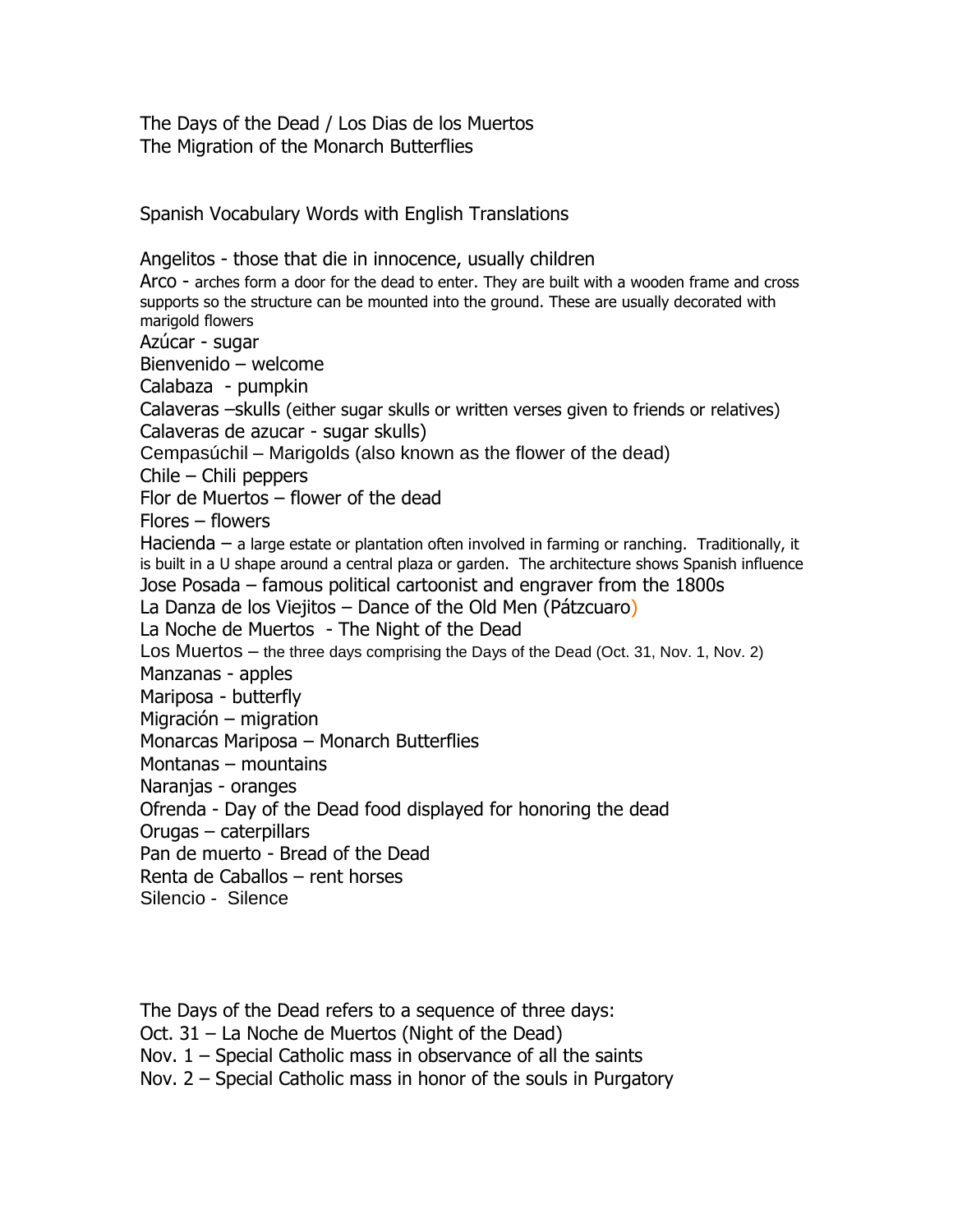Oct. 31 is the most important of the three days by popular custom rather than by church doctrine. In Oaxaca, Mexico, these three days are simply referred to as "Los Muertos." The customs surrounding the Days of the Dead in Mexico will vary according to location.

### Historical Context for the Days of the Dead:

The Aztecs in Mexico were known for their sacrifice rituals where they led victims to the tops of pyramids and cut out their hearts to appease their gods. Skulls from those sacrificed were saved by the warriors and hung in racks and homes as a sign of prestige. For Aztecs, sacrifice was necessary to keep order – to assure that rain came, to keep the sun on its course, to ensure transitions between rulers and seasons, etc.

As part of burial ritual, the Aztecs made an amaranth seed dough figurine in the shape of a human figure that they ate during burial ceremonies. They later divided up the dough among themselves and ate it. Dough images honored specific classes of people based on how they died (in childbirth, in war, by drowning, etc.). They offered the dead food and sang and drank in their honor. Food and drink were an important part of funeral rituals. The Spanish tried to eradicate these Aztec practices when they came, but were largely unsuccessful. The popularity of pan de muerto (bread of the dead) and eating calaveras (sugar skulls) today in Mexico is derived from Aztec rituals. Treats made with amaranth seed today can also be traced back to the time of the Aztecs.

The arrival of the Spanish brought war as the Aztecs and other civilizations fought the Spanish conquest. The Spanish also brought foreign disease against which the Aztecs had no immunity. The enormous loss of life and suffering in the  $16<sup>th</sup>$  and  $17<sup>th</sup>$  centuries made the Day of the Dead even more important and elaborate as a way of remembering their dead. During this time, the Spanish also introduced sugar to Mexico, setting up sugar plantations. Sugar influenced the culinary practices in Mexico and sugar began to be used in religious rituals and in honoring their ancestors. The Spanish tried to eradicate the celebration of the Day of Dead resulting in resistant from the Mexicans and making this holiday even more important as a form of resistance.

In the 1700s, a friar wrote an account of the Mexican ofrenda. He described the thousands of figurines made of sugar paste called "ofrenda" which were sold and offered to the boys and girls in friends' houses when visiting neighbors and friends. An array of molded sugar figurines and sweet breads were made and sold. Sugar, however, was the principal ingredient out of which the skulls, cadavers, and caskets were made.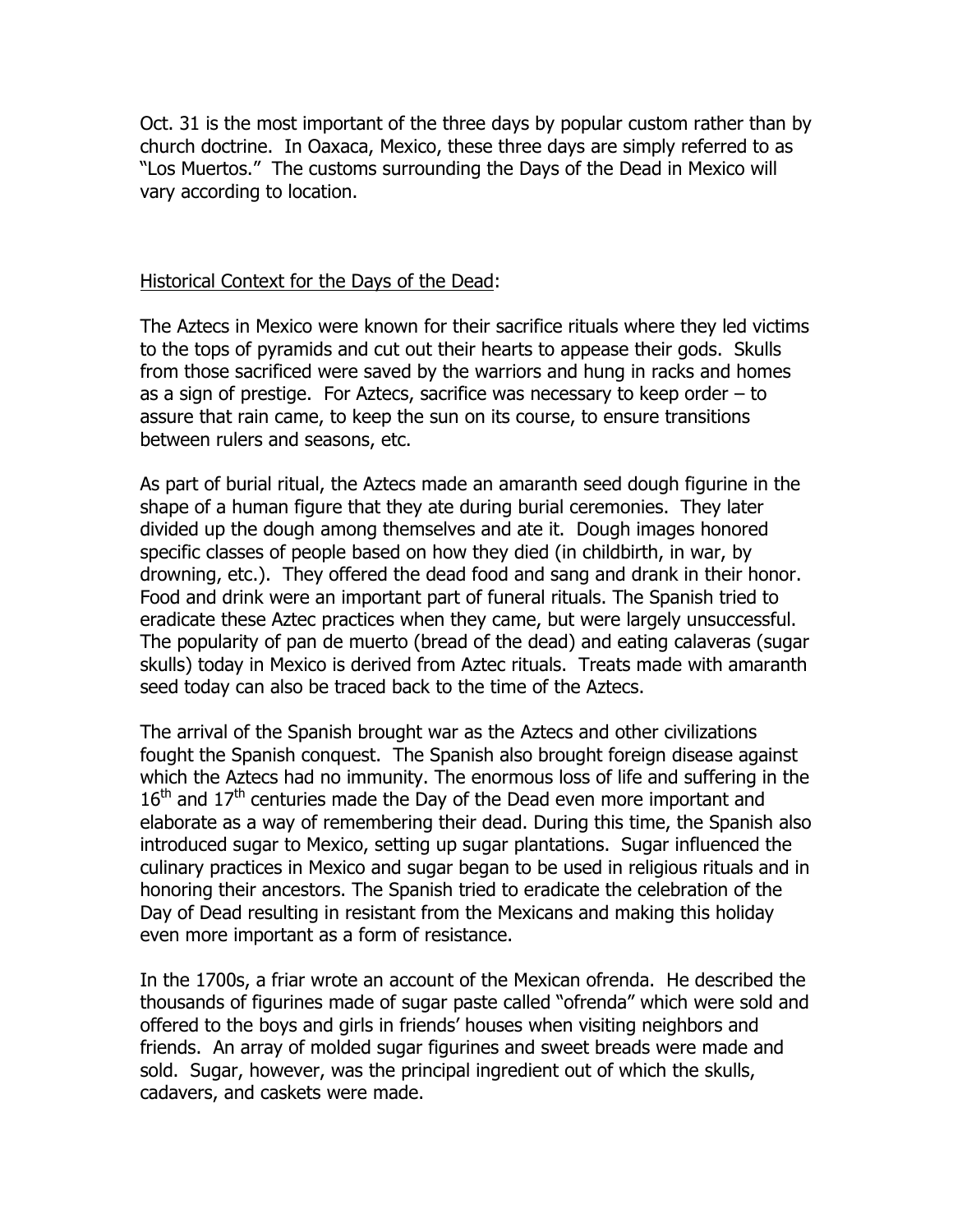The Spanish tried to diminish or stop the popular the celebration of the dead. At times, the celebrations were so loud and raucous that the state threatened to ban them. They considered their celebrations to be a threat to civil authorities and scandalous. This only increased the importance of this celebration as a means of resistance against the Spanish.

The Mexican Revolution, which resulted in a separation from Spain in 1821, brought a sense of freedom of the press to newspapers in Mexico. Despite the end of the Spanish rule, political confusion created a long period of political instability. Many Mexicans felt dissatisfied with their Mexican leaders during this time of political instability. The first illustrated newspaper was called the El Calavera (The Skull). It often satirized politics through verse and drawings. Jose Guadalupe Posada, a trained printer and engraver, drew lively and humorous skeletons called "calaveras" in the newspaper that satirized politicians and captured the dissatisfaction that many Mexicans felt with their leaders during this time. The editions featuring the calaveras were printed for the Days of the Dead editions. His skeletons were depicted dancing, cycling, drinking, eating, and grinning. They were successful not only because they captured the prevailing political mood, but also because of the humor they provided and their cultural fit with the Mexican celebration of the Days of the Dead. Posada's skeletons had a major lasting influence on Mexican folk art and traditional gallery art because of their popularity. For many reasons, skeleton art forms developed as a part of Mexican culture and art. These included political circumstances, the observance of special Catholic masses on Nov.  $1<sup>st</sup>$  and  $2<sup>nd</sup>$  honoring the dead, as a means of resistance to Spanish rule, the influence of the press, commercial success and interests, and as a historical connection to Pre-Columbian Mexican history as well.

During the late 1800s, Mexico borrowed extensively from European culture and fashion. From 1863-1867, the French invaded and occupied Mexico furthering Mexican interest in European culture, especially French culture. The upper classes sent their children to French universities, copied French fashion, and showed a preference for European tastes such as opera houses that were built during this time. Despite this trend, many Mexican artists, continued to create art in their native style, however. Jose Posada's calaveras and engravings satirized the popular French fashions of the elite and became famous as cultural icons against European influence. His skeleton engravings satirizing European dress became famous and are still popular and evident in Mexico today.

By 1910, most of the land in Mexico was owned by a very small number of wealthy families that owned most of the wealth and had amassed huge plantations. Rebels and landless peasants ran attacks against wealthy landowners from the north and the south of Mexico. The 1910 civil war ended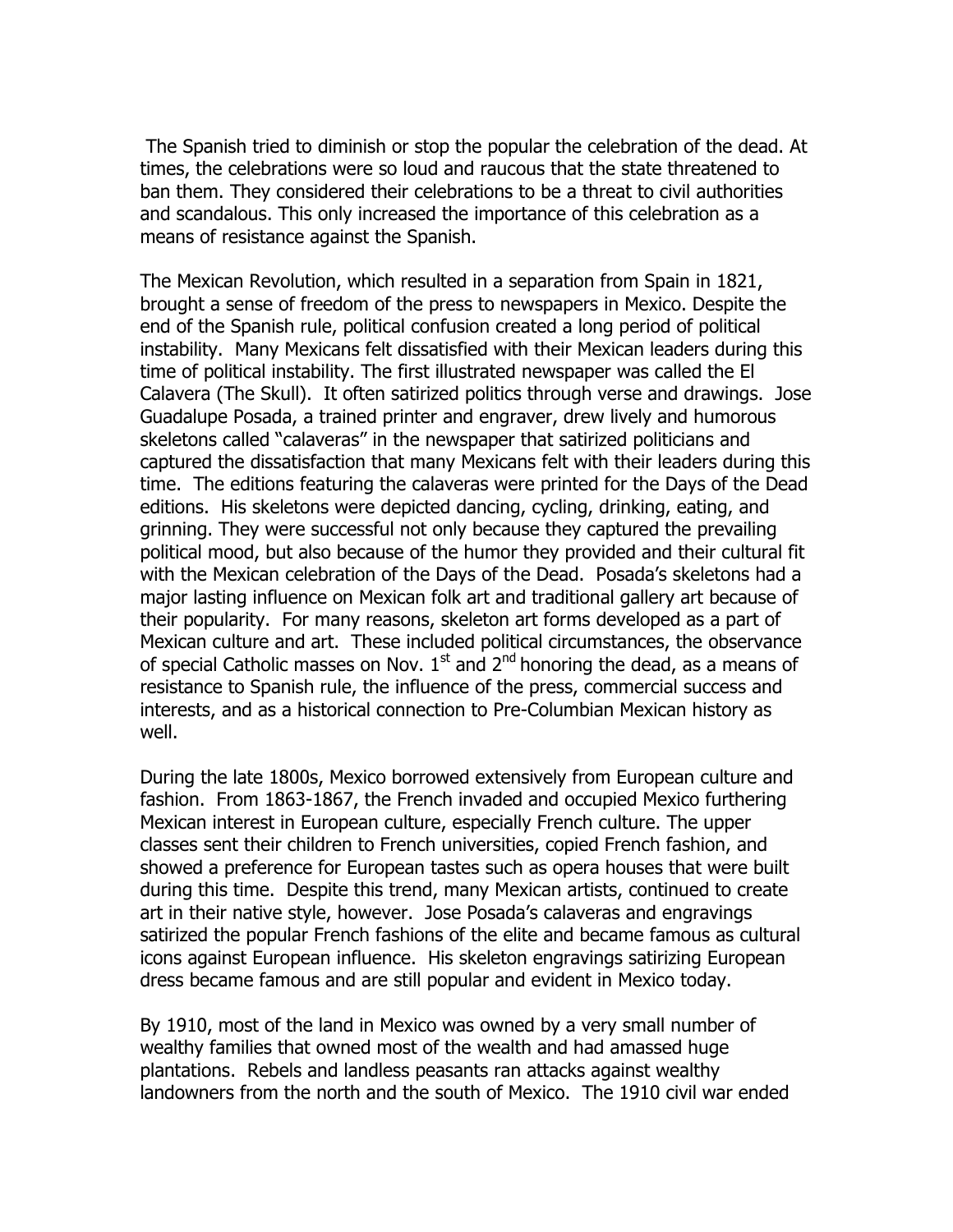the vast class distinctions between whites, Indians, and Mestizos. Before, the gap between the rich and poor was vast in terms of wealth and rights. Mexico now had a new constitution that separated church and state and guaranteed rights to all Mexicans and workers. The nation went through an artistic rebirth after the civil war of 1910, turning away from European influence and turning instead to their native traditions and art for their national identity. This brought a renewed artistic rebirth to the country and a new sense of national identity that extolled Mexican traditions, folk art, their pre-Columbian past and pride in their Mexican customs including the customs surrounding the Days of the Dead.

## Celebrating the Days of the Dead Today

The Days of the Dead emphasize family ties and provide a way of staying in touch with ancestors, family and friends. At home, an altar is prepared for the departed, putting out food and drink, artistically arranged, that the dead liked when living and would enjoy when their spirit returns. This is called an "ofrenda." It is not expected that the dead will be able to eat the food, but they will enjoy the aromas of their food. The altar and food is on open view for anyone that comes to visit the family. The food for the graveside ofrendas is transported in containers for the family vigil. The ofrenda is considered sacred at both locations.

There is a strong secular side to the Days of the Dead as well. Today, pan de muerto and sugar skulls with people's names written on them can be purchased in shops and from street vendors. The sugar skulls can also be made in chocolate. They are often exchanged as gifts with neighbors and friends. Pan de muerto representing females or males is also prevalent from vendors during this time.

Characteristics of a Days of the Dead display and skeleton art:

- 1. Usually it is ephemeral art (non-durable).
- 2. It is seasonal art only and not used with funerals.**\***
- 3. It is designed for play and amusement and thus secular in nature.
- 4. It is commercial and found in marketplaces during this time.
- 5. It is humorous and playful art that can have moving parts (it never mocks the real dead).
- 6. It is exchanged as gifts with living people.
- 7. It is often small, light, transportable art that fits in one's hand.
- 8. It will be used to decorate shops.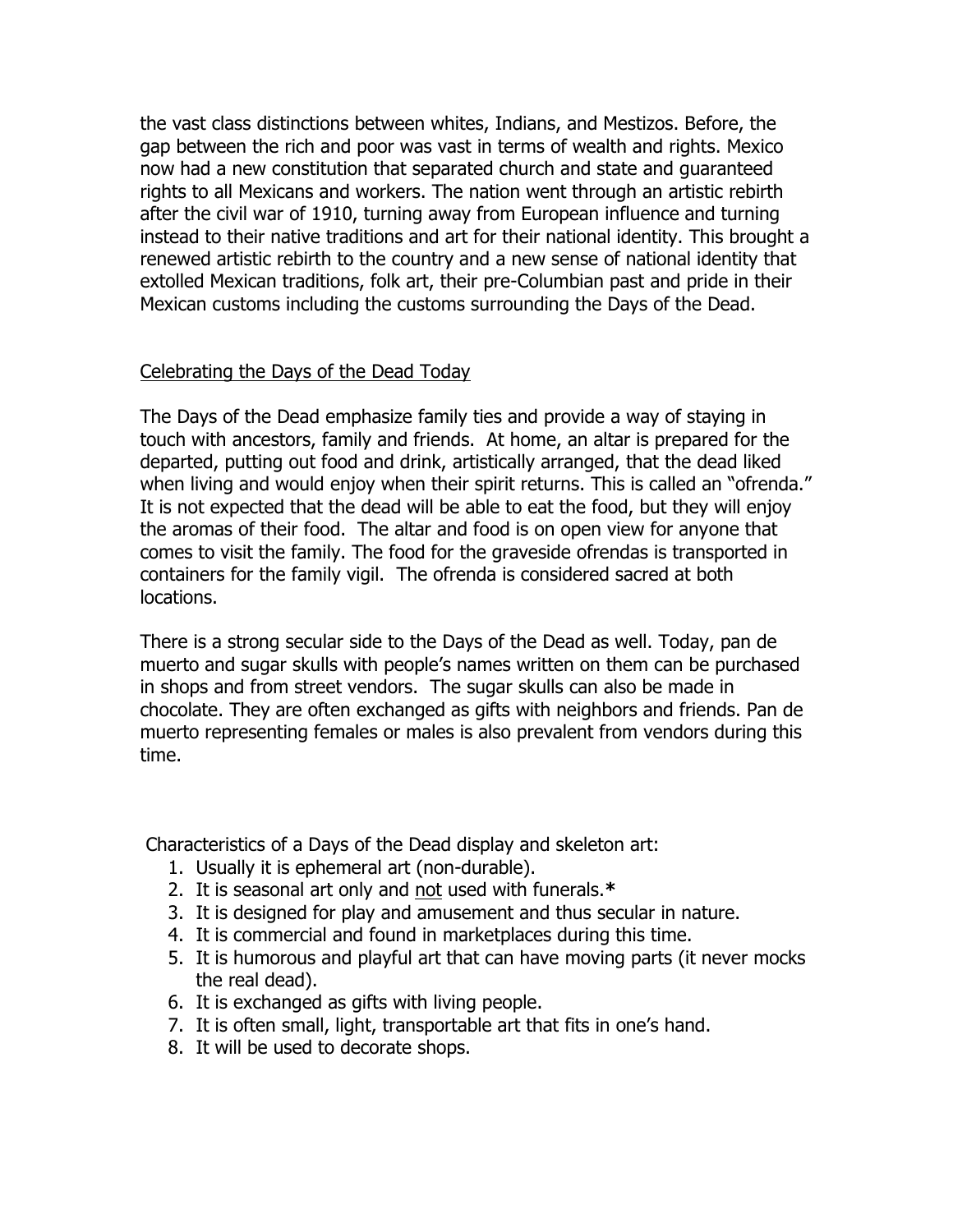Typical gifts include the following:

1. Sugar skull calaveras purchased with people's names on them from stores or from street vendors.

- 2. Pan de muerto made in a soft spongy dough shaped in a skeleton form representing males or females.
- 3. Skeleton toys either naked or clothed holding an object such as musical instrument
- 4. Skeleton masks
- 5. Skeleton sculpture

6. Written calaveras. They are usually satirical, mocking a person's weaknesses through gentle teasing and can take the following forms:

- a. Short written verse given to friends or relatives about them using humor and teasing (these can include poetic epitaphs)
- b. political cartoons of famous people
- c. literary calavera written in rhyme and quatrains usually 4-12 lines, but can be several pages in length
- d. poetic epitaph mocking a living person in fun
- e. calavera contests held by newspapers, publishing the best

(**\*** Mexicans would never give candy skulls or write a calavera to a friend when a family member or person dies. There is no humor or playfulness in the event of a death or during a burial.)

Some outside Mexico misinterpret the celebration of the Days of the Dead. Mexicans are not obsessed with death despite the prevalence of this theme in folk art. Instead political, historical, religious, and commercials circumstances gave rise to the crafts and candy that are sold and seen in supermarket displays, galleries, and shops. The Mexican celebration of the Days of Dead can also be viewed as an expression of their wisdom or philosophy in terms of recognizing our inevitable fate. They are not as squeamish about the subject of death in contrast to many cultures.

The Days of the Dead are a festive time of ritual when the living remember and lovingly honor their relatives that have passed away. It is a special time in Mexico when graveyards are decorated, altars are placed in homes honoring the dead, and visiting family takes place. Special care is given to cleaning up the cemetery plots of deceased family members. Families bring picnic baskets of food and cleaning supplies to weed around the grave, scrub the headstone and decorate. Once they are finished they will eat together and later light a candle for the dead when night falls. On Oct. 31, cemeteries will be full of families to honor their deceased. All night long the families will stay awake to be with the dead, sharing stories about the deceased. Vendors may also be present selling food or marigolds. It is a festive time when the church bells toll and whole towns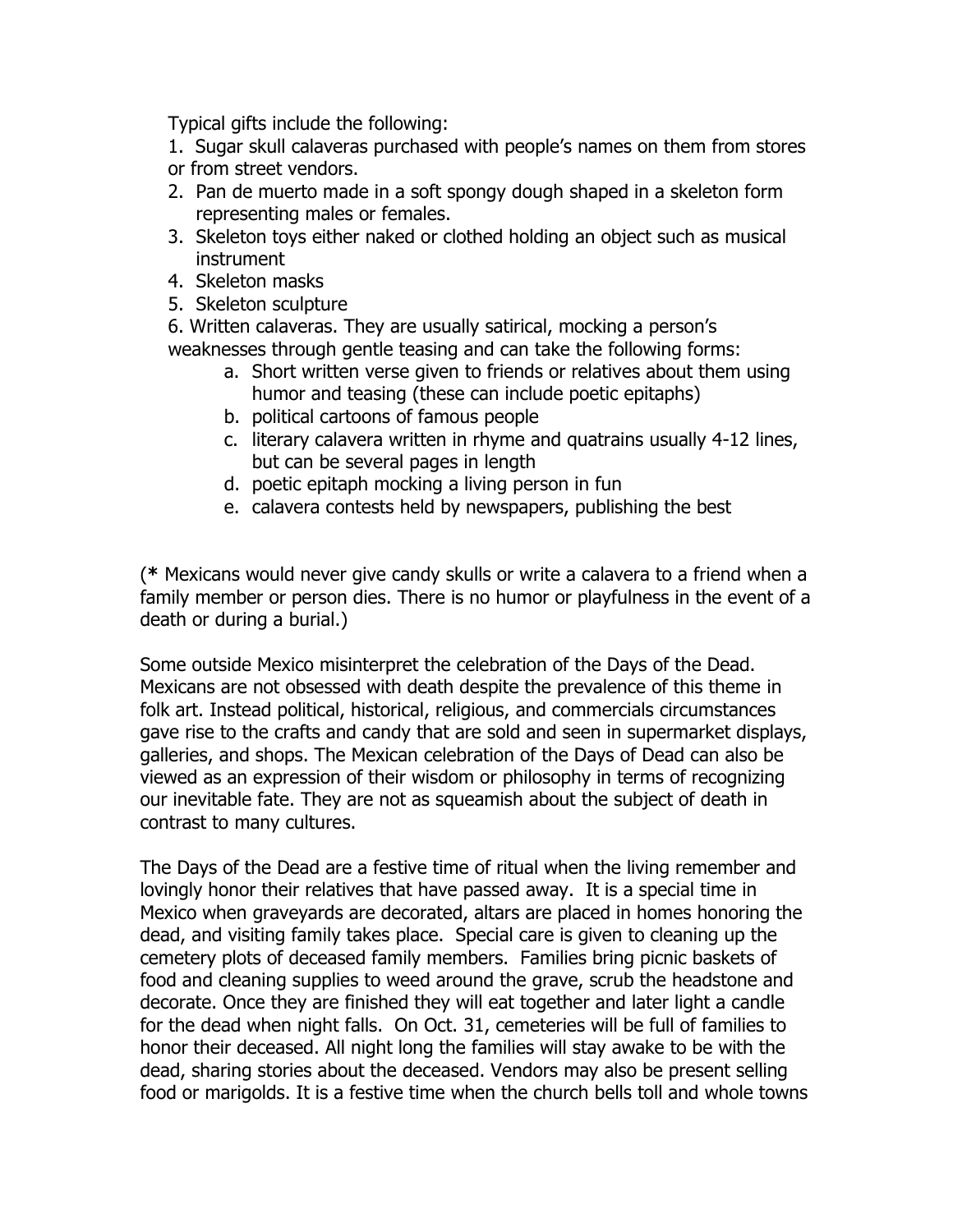may be present in the cemeteries. The Days of the Dead celebration will vary widely according to regional customs in each area.

This unique Mexican holiday is a blend of pre-Columbian rituals with Spanish or Catholic customs as they merged together, each adapting new traditions to their own culture. It is mostly a private time to celebrate, but also has a community aspect to it as this will be a time to visit others and exchange calaveras. This holiday is focused on the family. Mothers will teach their children how to clean and decorate the graves of their deceased family members in preparation for later taking care of their parents when they die.

Within the homes, family reunions take place and the dead are honored. It is a time of cleaning and preparation. The favorite food and drink of the dead is placed on an altar or table so their returning spirits can enjoy the aroma of the food that they loved. Photographs of the dead may also be displayed along with religious statues, candles, and prayer beads. A path of marigold petals, also known as the flower of the dead, leads the dead from their graves to the homes. Later, the family will eat the food that they prepared for their departed relatives.

Celebration Features:

- 1. The first Mass takes place at dawn in the village cemetery.
- 2. The home altars start on Oct. 31.
- 3. The godparents are responsible for preparing an "arco" for a child or innocent one (sexually innocent) that dies in their memory. This is carried to the parents' home. The arco is transported to the cemetery on Nov. 1 and will stay there through November.
- 4. Fruit, flowers, food, and candles are placed around the gravesite.
- 5. Young men in the village are given the duty of ringing the church bell throughout the Night of the Dead. They also have the right to walk through the village asking for "el doble" (food, money, firewood, etc.).
- 6. Cempasuchil flowers (yellow-orange marigolds), which bloom in the fall in Mexico, are used to adorn the graves and create a path to the altars to guide the departed to their altars. The bright color of these flowers and their petals help lead the dead to their homes and graves. These flowers are also used to adorn arches at the graves that form a door for the dead to enter. The significance of the cempasuchil flower goes back to the time of the Aztecs. Cempasuchil flowers were used by the Aztecs to adorn altars and remember the dead. Their yellow-orange color also represented the sun for the Aztecs.
- 7. Pan de Muertos (bread of the dead), a sweet egg bread flavored usually with cinnamon or anise, is often placed on altars. The bread is shaped into skeletons with strips of dough used to represent bones.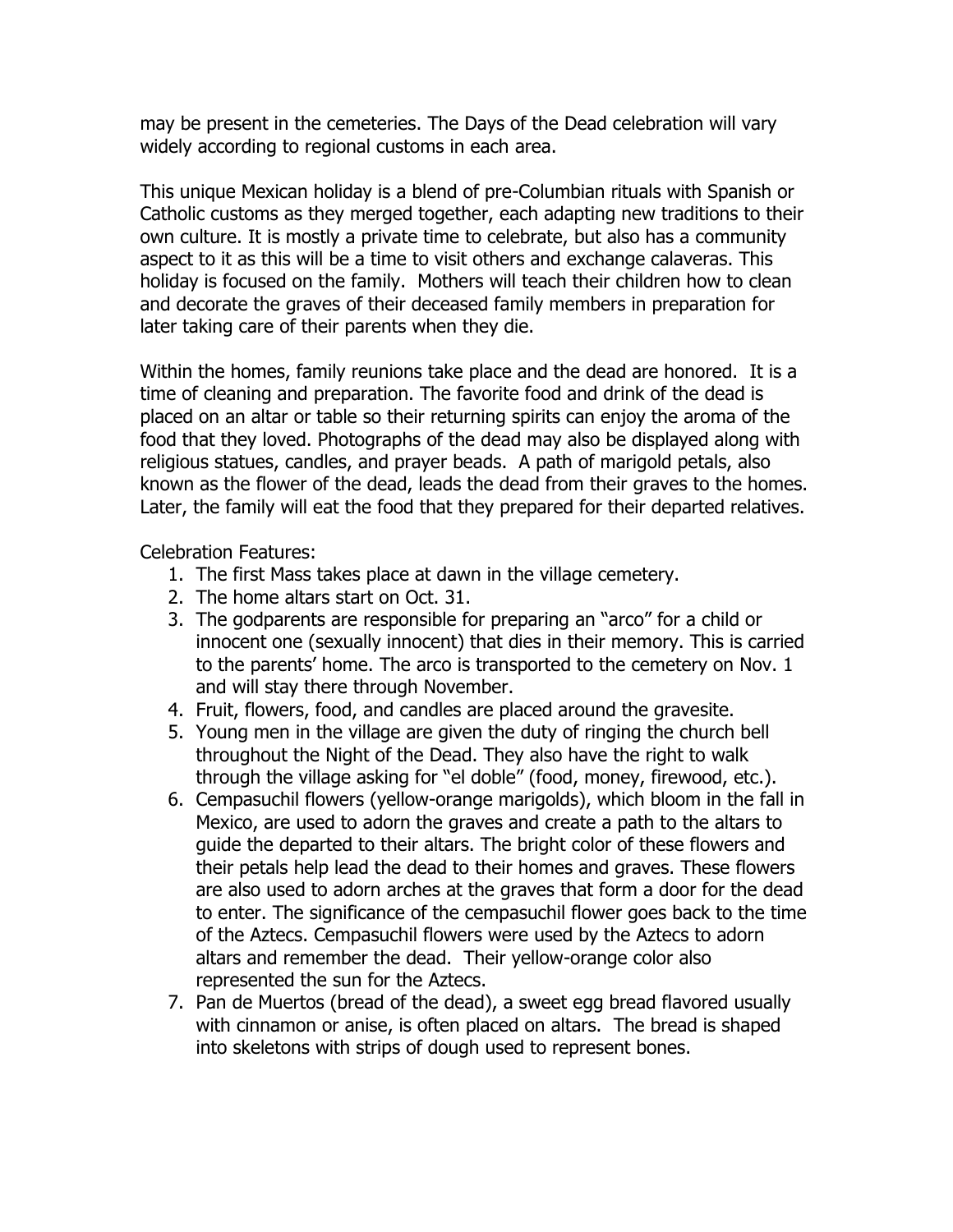8. Fruit is commonly placed on the altars. Calabaz en Tacha (sweet pumpkin) is an example of a traditional dish with spice that may be prepared for an altar.

In 1971, the government began promoting the Days of the Dead to attract tourism. Celebration of the Days of the Dead became more organized in some areas with performers and stages set up. Villagers are now hired as performers and outside performers are also brought in to dance, act, and provide music. Some of the altars have changed from being somber to being bright and ornate to attract tourists. The Days of the Dead are now promoted as a unique national expression of Mexican culture and distinctiveness.

Halloween has also crept into the culture. Plastic pumpkins and costumes can be purchased in some areas of Mexico. Halloween costumes in stores are limited to five themes for children: witches, ghosts, devils, skeletons, and vampires. Adults do not dress up for Halloween. The poor do not dress up either, but ask for their "Jalouin" (Halloween), meaning a coin or two collected using a battered box or container to collect their money. Some Mexicans object strongly to the presence of Halloween costumes and customs in Mexico, an American custom that they feel dilutes their own customs. Some murals and signs can be seen in Mexico stating "No Al Halloween" (No to Halloween) or "Conserva T Tradicione (Conserve your cultural Traditions)."

American TV has influenced Mexican children and some see Halloween as a symbol of gringo imperialism. The government has also shown resistance to the invasion of American culture that Halloween represents. They offer prizes for the altars, making the holiday more of a community event than a private family tradition. Altars with foreign objects such as jack-o-lanterns, however, are disqualified.

In the United States, the celebration of the Days of the Dead is usually viewed as a time to honor cultural diversity. This custom is celebrated heavily in the American southwest as a result. Celebrations of the Days of the Dead in the U.S. tend to emphasize ethnic and community affiliation and customs vary from city to city.

Despite the presence of Halloween in some areas of Mexico and the change that tourism has brought, the Days of the Dead have come to symbolize Mexican national identity. The celebration of the holiday has become more popular and important in Mexican society despite Mexicans living longer. The celebration has also spread over a wider area of Mexico and amongst more social classes. The holidays emphasize family ties in Mexico. It is also a time when friends can tease and visit one another.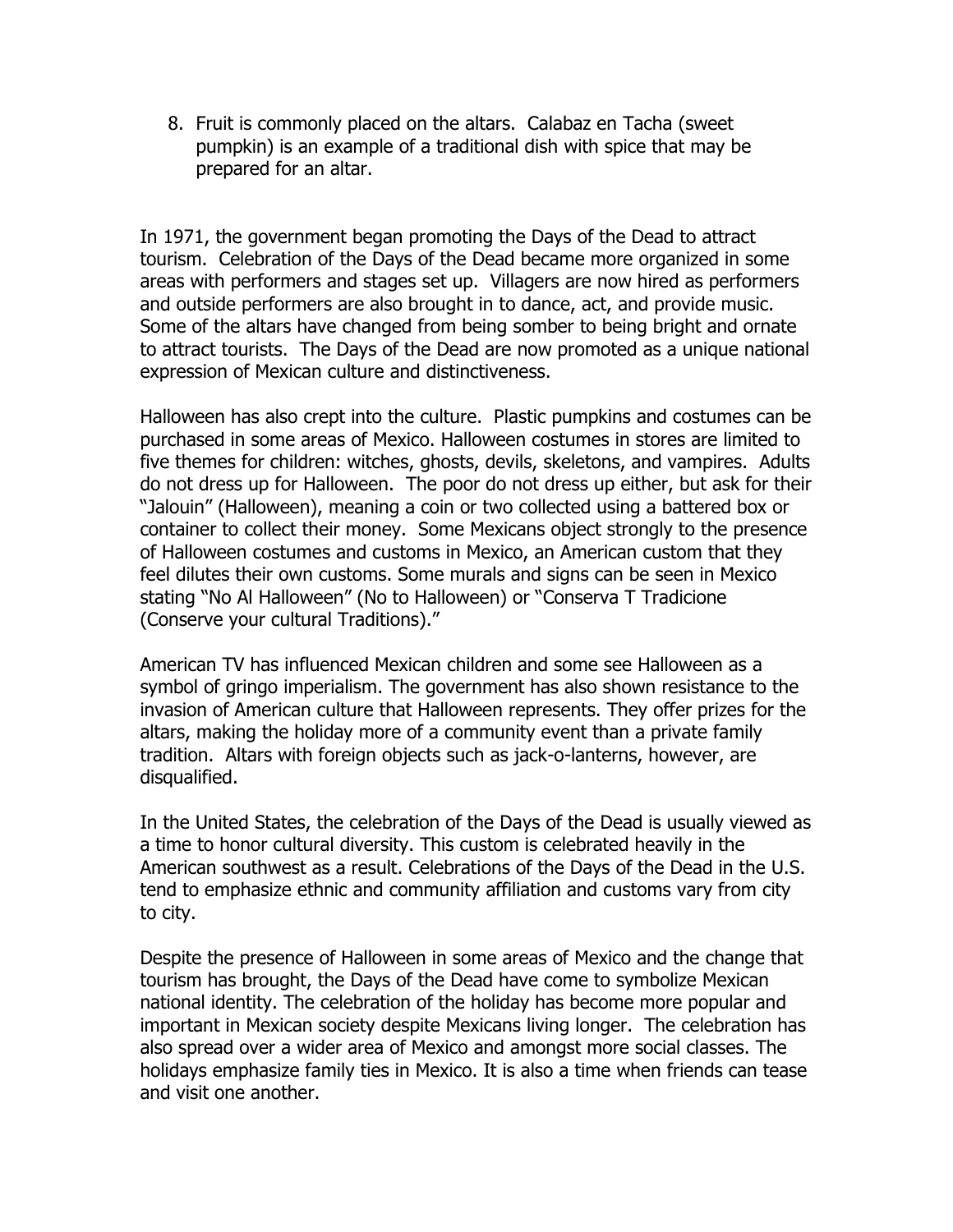#### The Migration of the Monarch Butterflies and the Days of the Dead

 For centuries, millions of Monarch butterflies have migrated from Canada to central Mexico arriving around the Days of the Dead every year (Oct. 31 – Nov. 2). As a result, a religious and spiritual significance is attached to the returning Monarch butterflies in Mexico. They are viewed by many as the souls of their deceased relatives returning to visit during this religious time.

 Although the Mexican people were long aware of the migration of the butterflies, the scientific community did not learn of their presence until 1976. This was a major discovery for them. The Monarch butterflies travel thousands of miles from Canada and the United States to Mexico every fall to winter in the mountains of central Mexico in Michoacan. In the spring, the Monarchs will migrate back from Mexico, traveling to different parts of the United States and as far as Canada. Georgia is part of the flight path of the Monarch butterflies in the fall and spring. The presence of the Monarch butterflies in central Mexico from fall to spring is a part of the identity of central Mexico and a source of cultural pride. The butterflies are found on license plates, as a theme in paintings, in sculpture, and on pottery. A prominent soccer team from central Mexico, Las Monarcas, is named after the butterflies that live in this region from October through April. Depictions of the butterflies in Aztec murals, monuments, and carvings also suggest that they valued butterflies. Their god of infant mortality was a clawed butterfly. The discovery of the migration in 1976 has brought more tourists to central Mexico to view the butterflies, furthering the presence of the monarch butterflies in folk art due to commercial interests in tourism as well.

 The monarch butterfly, which is seen in many states in the United States, including Georgia, has also suffered a decline in population. Monarch butterflies are dependent on one host plant, the milkweed plant, to lay their eggs and feed their young caterpillars. The milkweed plant population has declined in the United States due to pesticides, agriculture, and land development. Millions of Monarch butterflies migrate every fall from Canada and the United States to Mexico to spend their winters in Mexico at specific sites in the mountains of Central Mexico that are protected preservation sites by the Mexican government. The monarch butterfly migration is considered one of the greatest migrations in nature. Illegal logging in central Mexico has destroyed parts of their winter habitat, however, reducing the Monarch butterfly population significantly.

#### **Vocabulary List for Students studying Spanish**

Directions: This list is intended as an aide to help students viewing the PowerPoint presentation "Los Dias de Los Muertos y Las Mariposas Monarcas." The PowerPoint presentation shows some words, phrases, and sentences in Spanish. Students can use this list to write down definitions of words that are unfamiliar to them. This will help them in completing the crossword puzzle.